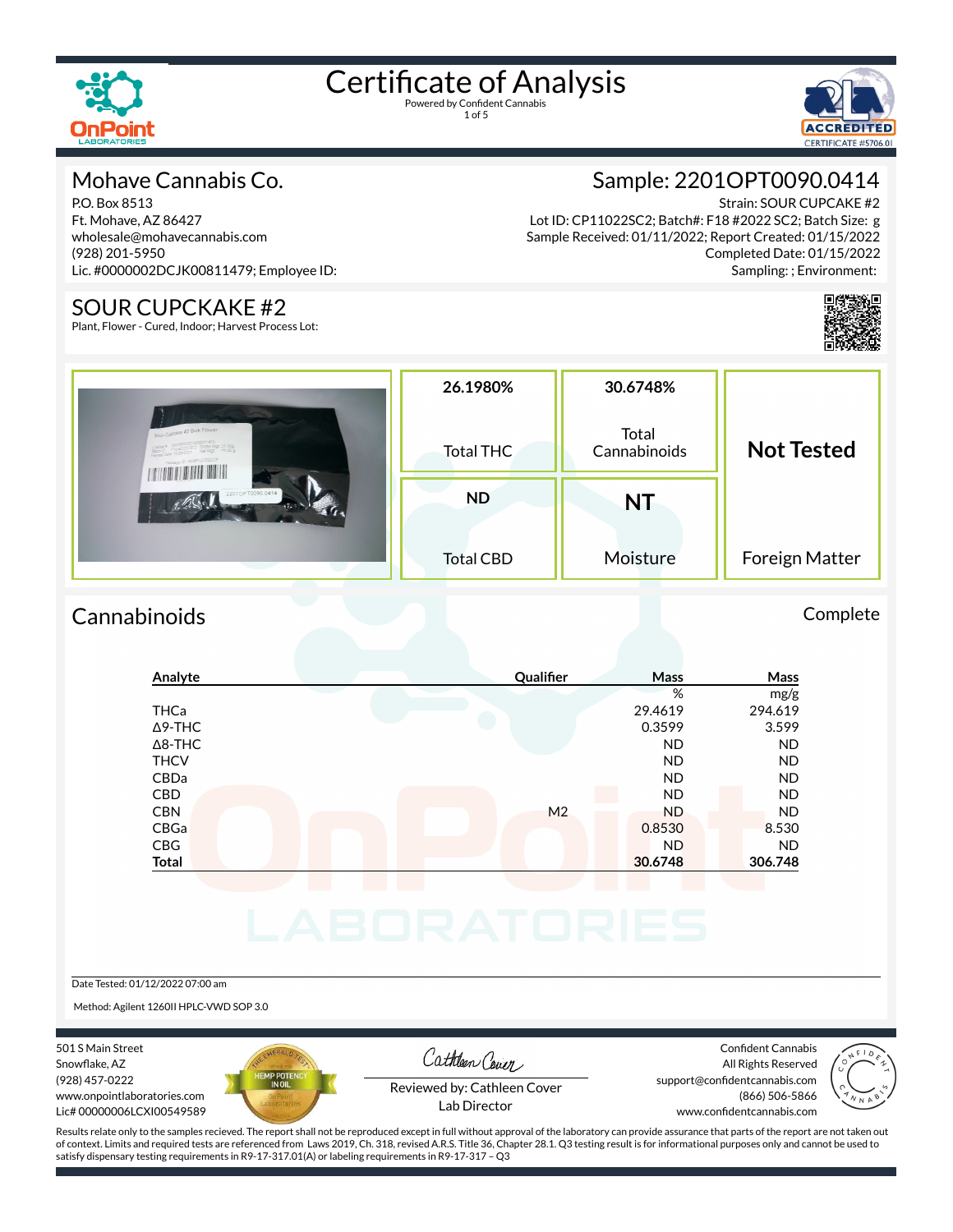



#### Mohave Cannabis Co.

P.O. Box 8513 Ft. Mohave, AZ 86427 wholesale@mohavecannabis.com (928) 201-5950 Lic. #0000002DCJK00811479; Employee ID:

#### SOUR CUPCKAKE #2

Plant, Flower - Cured, Indoor; Harvest Process Lot:

#### **Terpenes**



Strain: SOUR CUPCAKE #2 Lot ID: CP11022SC2; Batch#: F18 #2022 SC2; Batch Size: g Sample Received: 01/11/2022; Report Created: 01/15/2022 Completed Date: 01/15/2022 Sampling: ; Environment:



| Analyte                | Qualifier | LOO    | Limit | <b>Mass</b>                                                    | <b>Status</b> |              |
|------------------------|-----------|--------|-------|----------------------------------------------------------------|---------------|--------------|
|                        |           | %      | $\%$  | %                                                              |               |              |
| <b>B-Caryophyllene</b> |           | 0.0400 |       | 0.5812                                                         | <b>Tested</b> |              |
| δ-Limonene             |           | 0.0400 |       | 0.3279                                                         | <b>Tested</b> |              |
| Linalool               |           | 0.0400 |       | 0.2882                                                         | <b>Tested</b> |              |
| $\alpha$ -Humulene     |           | 0.0400 |       | 0.1878                                                         | <b>Tested</b> |              |
| Endo-Fenchyl Alcohol   |           | 0.0400 |       | 0.1023                                                         | <b>Tested</b> |              |
| $\alpha$ -Bisabolol    |           | 0.0400 |       | 0.0722                                                         | <b>Tested</b> | Cinnamon     |
| <b>ß-Myrcene</b>       |           | 0.0400 |       | 0.0632                                                         | <b>Tested</b> |              |
| <b>B-Pinene</b>        |           | 0.0400 |       | 0.0544                                                         | <b>Tested</b> |              |
| $\alpha$ -Terpineol    |           | 0.0400 |       | 0.0487                                                         | <b>Tested</b> |              |
| 1,4-Cineole            |           | 0.0400 |       | <b>ND</b>                                                      | <b>Tested</b> |              |
| 3-Carene               |           | 0.0400 |       | <b>ND</b>                                                      | <b>Tested</b> |              |
| α-Cedrene              |           | 0.0400 |       | <b>ND</b>                                                      | <b>Tested</b> |              |
| $\alpha$ -Phellandrene |           | 0.0400 |       | <b>ND</b>                                                      | <b>Tested</b> |              |
| $\alpha$ -Pinene       |           | 0.0400 |       | <loq< td=""><td><b>Tested</b></td><td>Orange</td></loq<>       | <b>Tested</b> | Orange       |
| $\alpha$ -Terpinene    |           | 0.0400 |       | <b>ND</b>                                                      | <b>Tested</b> |              |
| Borneol                |           | 0.0400 |       | <loq< td=""><td><b>Tested</b></td><td></td></loq<>             | <b>Tested</b> |              |
| Camphene               |           | 0.0400 |       | <loq< td=""><td><b>Tested</b></td><td>رد .<br/>مور</td></loq<> | <b>Tested</b> | رد .<br>مور  |
| Camphor                |           | 0.0400 |       | <b>ND</b>                                                      | <b>Tested</b> |              |
| Caryophyllene Oxide    |           | 0.0400 |       | <b>ND</b>                                                      | <b>Tested</b> |              |
| Cedrol                 |           | 0.0400 |       | <b>ND</b>                                                      | <b>Tested</b> |              |
| cis-Nerolidol          |           | 0.0400 |       | <b>ND</b>                                                      | <b>Tested</b> | Lavender     |
| cis-Ocimene            |           | 0.0400 |       | <b>ND</b>                                                      | <b>Tested</b> |              |
| Eucalyptol             |           | 0.0400 |       | <b>ND</b>                                                      | <b>Tested</b> |              |
| Farnesene              |           | 0.0400 |       | <b>ND</b>                                                      | <b>Tested</b> |              |
| Fenchone               |           | 0.0400 |       | <b>ND</b>                                                      | <b>Tested</b> |              |
| y-Terpinene            |           | 0.0400 |       | <b>ND</b>                                                      | <b>Tested</b> |              |
| y-Terpineol            |           | 0.0400 |       | <b>ND</b>                                                      | <b>Tested</b> |              |
| Geraniol               |           | 0.0400 |       | <b>ND</b>                                                      | <b>Tested</b> |              |
| Geranyl Acetate        |           | 0.0400 |       | <b>ND</b>                                                      | <b>Tested</b> | Hops         |
| Guaiol                 |           | 0.0400 |       | <b>ND</b>                                                      | <b>Tested</b> |              |
| Isoborneol             |           | 0.0400 |       | <b>ND</b>                                                      | <b>Tested</b> |              |
| Isopulegol             |           | 0.0400 |       | <b>ND</b>                                                      | <b>Tested</b> |              |
| Menthol                |           | 0.0400 |       | <b>ND</b>                                                      | <b>Tested</b> |              |
| Nerol                  |           | 0.0400 |       | <b>ND</b>                                                      | <b>Tested</b> |              |
| Ocimene                |           | 0.0400 |       | <b>ND</b>                                                      | <b>Tested</b> |              |
| Pulegone               |           | 0.0400 |       | <b>ND</b>                                                      | <b>Tested</b> |              |
| Sabinene               |           | 0.0400 |       | <b>ND</b>                                                      | <b>Tested</b> | <b>Basil</b> |
| Sabinene Hydrate       |           | 0.0400 |       | <b>ND</b>                                                      | <b>Tested</b> |              |
| Terpinolene            |           | 0.0400 |       | <b>ND</b>                                                      | <b>Tested</b> |              |
| Valencene              |           | 0.0400 |       | <b>ND</b>                                                      | <b>Tested</b> | 1.7259%      |
|                        |           |        |       |                                                                |               |              |

## Primary Aromas

Hops Basil **1.7259%** Total Terpenes

Date Tested: 01/11/2022 12:00 am

Method: Agilent Intuvo 9000 gas chromatography direct injection

501 S Main Street

Snowflake, AZ (928) 457-0222 www.onpointlaboratories.com Lic# 00000006LCXI00549589

Cathleen Cover

Confident Cannabis All Rights Reserved support@confidentcannabis.com (866) 506-5866



Reviewed by: Cathleen Cover Lab Director

www.confidentcannabis.com

Results relate only to the samples recieved. The report shall not be reproduced except in full without approval of the laboratory can provide assurance that parts of the report are not taken out of context. Limits and required tests are referenced from Laws 2019, Ch. 318, revised A.R.S. Title 36, Chapter 28.1. Q3 testing result is for informational purposes only and cannot be used to satisfy dispensary testing requirements in R9-17-317.01(A) or labeling requirements in R9-17-317 – Q3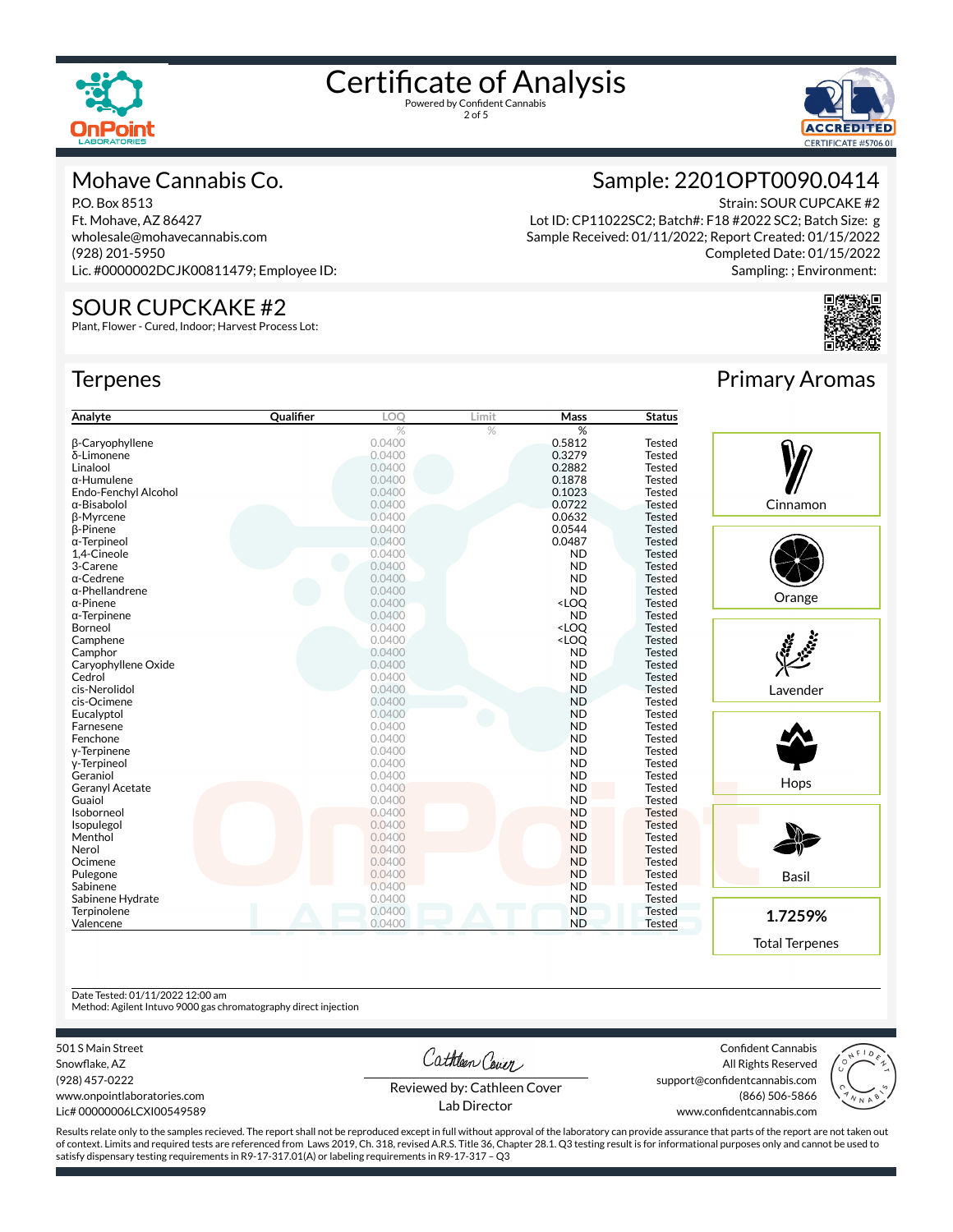

3 of 5



### Mohave Cannabis Co.

P.O. Box 8513 Ft. Mohave, AZ 86427 wholesale@mohavecannabis.com (928) 201-5950 Lic. #0000002DCJK00811479; Employee ID:

#### SOUR CUPCKAKE #2

Plant, Flower - Cured, Indoor; Harvest Process Lot:

## Microbials Pass



Lot ID: CP11022SC2; Batch#: F18 #2022 SC2; Batch Size: g Sample Received: 01/11/2022; Report Created: 01/15/2022 Completed Date: 01/15/2022 Sampling: ; Environment:



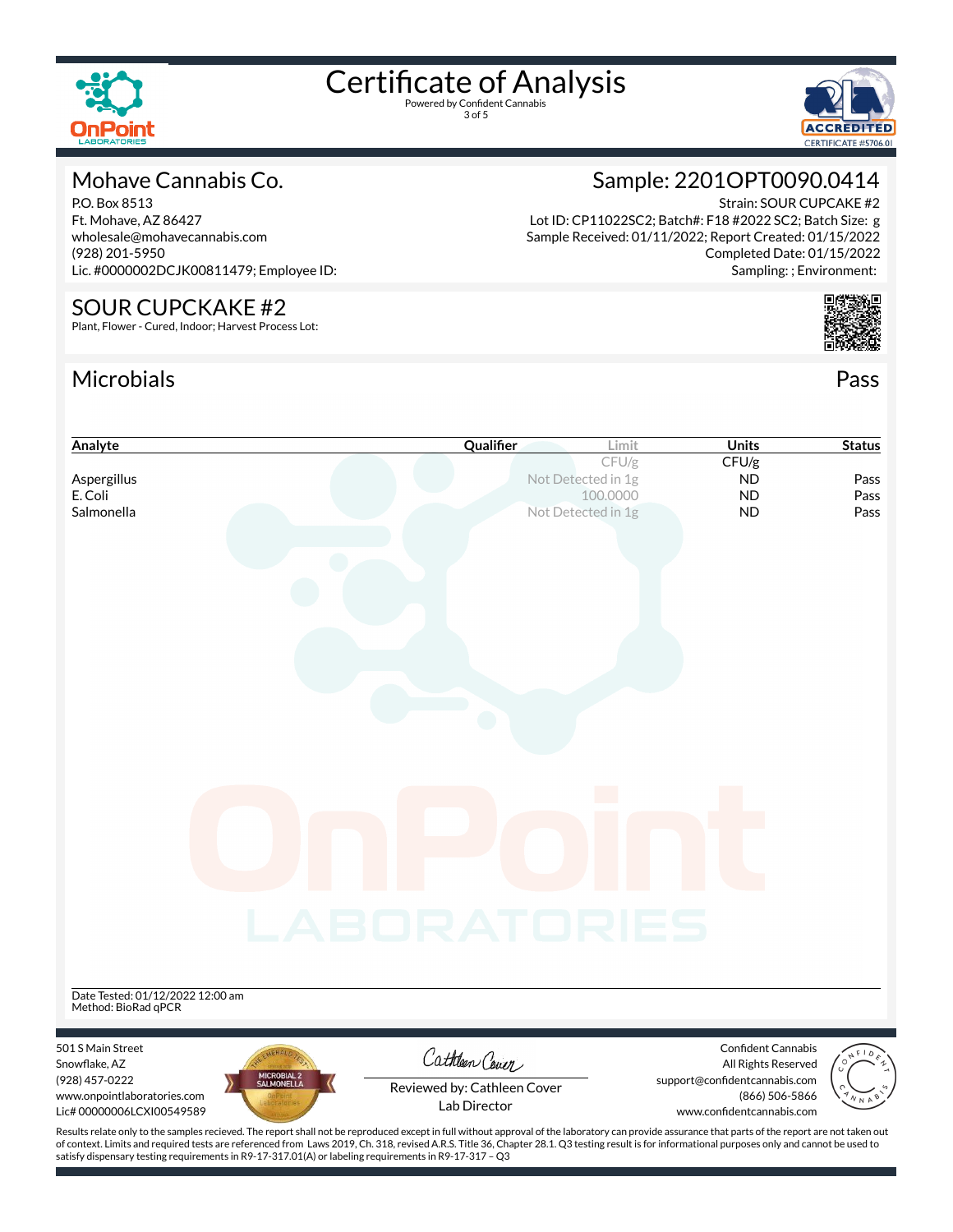



### Mohave Cannabis Co.

P.O. Box 8513 Ft. Mohave, AZ 86427 wholesale@mohavecannabis.com (928) 201-5950 Lic. #0000002DCJK00811479; Employee ID:

#### SOUR CUPCKAKE #2

Plant, Flower - Cured, Indoor; Harvest Process Lot:

# Heavy Metals **Pass**



Strain: SOUR CUPCAKE #2 Lot ID: CP11022SC2; Batch#: F18 #2022 SC2; Batch Size: g Sample Received: 01/11/2022; Report Created: 01/15/2022 Completed Date: 01/15/2022 Sampling: ; Environment:



|                                                          | Analyte                     | Qualifier    | <b>Mass</b>                                                              | LOQ    | Limit   | <b>Status</b>                               |  |
|----------------------------------------------------------|-----------------------------|--------------|--------------------------------------------------------------------------|--------|---------|---------------------------------------------|--|
|                                                          |                             |              | PPB                                                                      | PPB    | PPB     |                                             |  |
|                                                          | Arsenic                     |              | <loq< td=""><td>200.00</td><td>400.00</td><td>Pass</td><td></td></loq<>  | 200.00 | 400.00  | Pass                                        |  |
|                                                          | Cadmium                     | L1           | $<$ LOQ                                                                  | 200.00 | 400.00  | Pass                                        |  |
|                                                          | Lead                        | L1 V1        | <loq< td=""><td>500.00</td><td>1000.00</td><td>Pass</td><td></td></loq<> | 500.00 | 1000.00 | Pass                                        |  |
|                                                          | Mercury                     | L1V1         | <loq< td=""><td>600.00</td><td>1200.00</td><td>Pass</td><td></td></loq<> | 600.00 | 1200.00 | Pass                                        |  |
|                                                          |                             |              |                                                                          |        |         |                                             |  |
|                                                          |                             | LABORATORIES |                                                                          |        |         |                                             |  |
| Date Tested: 01/12/2022 12:00 am                         |                             |              |                                                                          |        |         |                                             |  |
| Method: Agilent 7800 ICP MS                              |                             |              |                                                                          |        |         |                                             |  |
|                                                          |                             |              |                                                                          |        |         |                                             |  |
| 501 S Main Street                                        |                             |              | Cathleen Cover                                                           |        |         | <b>Confident Cannabis</b>                   |  |
| Snowflake, AZ                                            |                             |              |                                                                          |        |         | All Rights Reserved                         |  |
| (928) 457-0222                                           | HEAVY METALS<br>IN HEMP OIL |              | Reviewed by: Cathleen Cover                                              |        |         | support@confidentcannabis.com               |  |
| www.onpointlaboratories.com<br>Lic# 00000006LCXI00549589 |                             |              | Lab Director                                                             |        |         | (866) 506-5866<br>www.confidentcannabis.com |  |

Results relate only to the samples recieved. The report shall not be reproduced except in full without approval of the laboratory can provide assurance that parts of the report are not taken out of context. Limits and required tests are referenced from Laws 2019, Ch. 318, revised A.R.S. Title 36, Chapter 28.1. Q3 testing result is for informational purposes only and cannot be used to satisfy dispensary testing requirements in R9-17-317.01(A) or labeling requirements in R9-17-317 – Q3